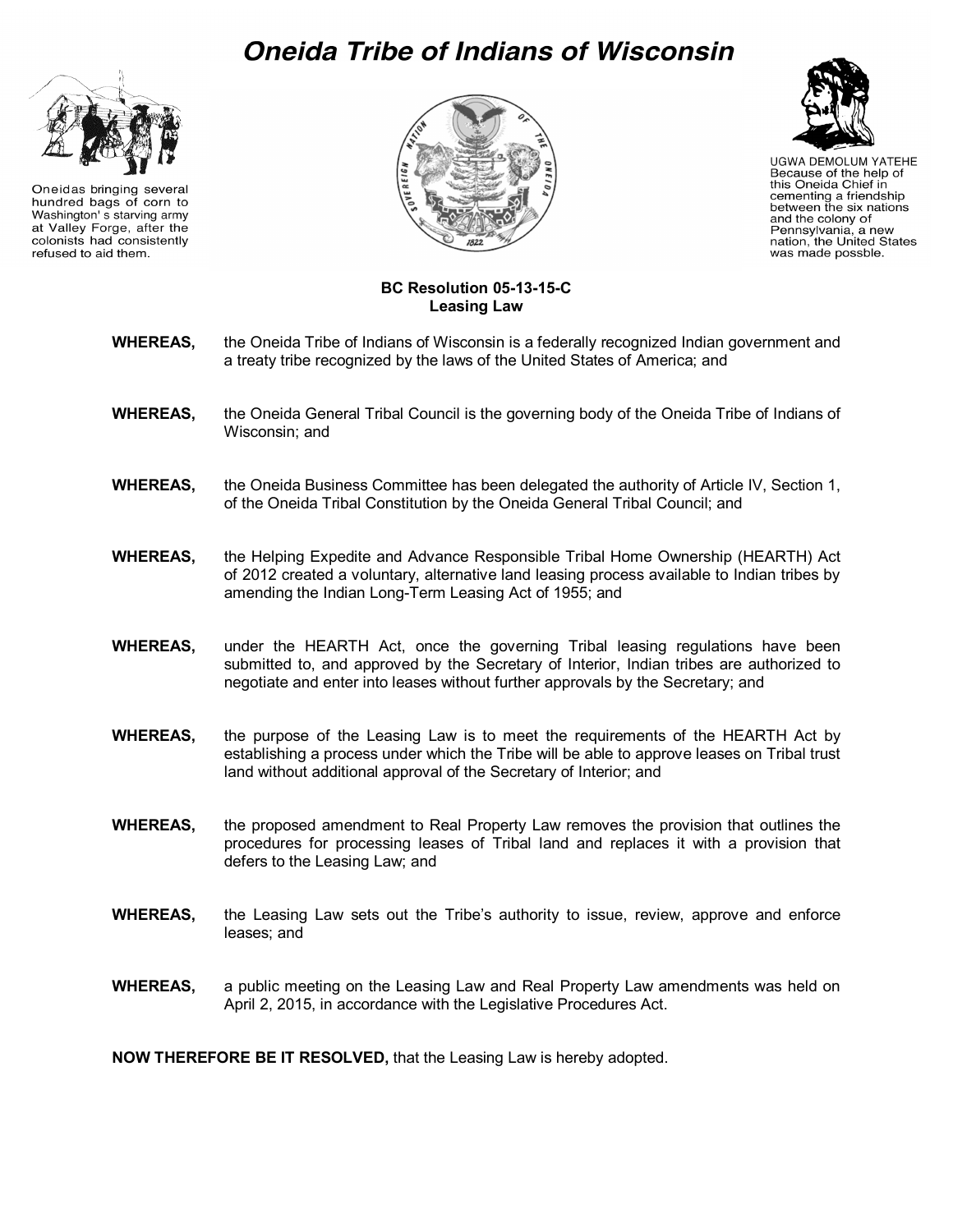**NOW THEREFORE BE IT FURTHER RESOLVED,** that the Leasing Law shall be effective thirty (30) days after approval by the Secretary of Interior.

### **CERTIFICATION**

I, the undersigned, as Secretary of the Oneida Business Committee, hereby certify that the Oneida Business Committee is composed of 9 members of whom 5 members constitute a quorum; 6 members were present at a meeting duly called, noticed and held on the 13<sup>th</sup> day of May, 2015; that the forgoing resolution was duly adopted at such meeting by a vote of 5 members for, 0 members against, and 0 members not voting; and that said resolution has not been rescinded or amended in any way.

 $\bigcap \omega a \cap \bigcup \omega \geq 0$ 

Lisa Summers, Tribal Secretary Oneida Business Committee

\*According to the By-Laws, Article I, Section 1, the Chair votes "only in the case of a tie."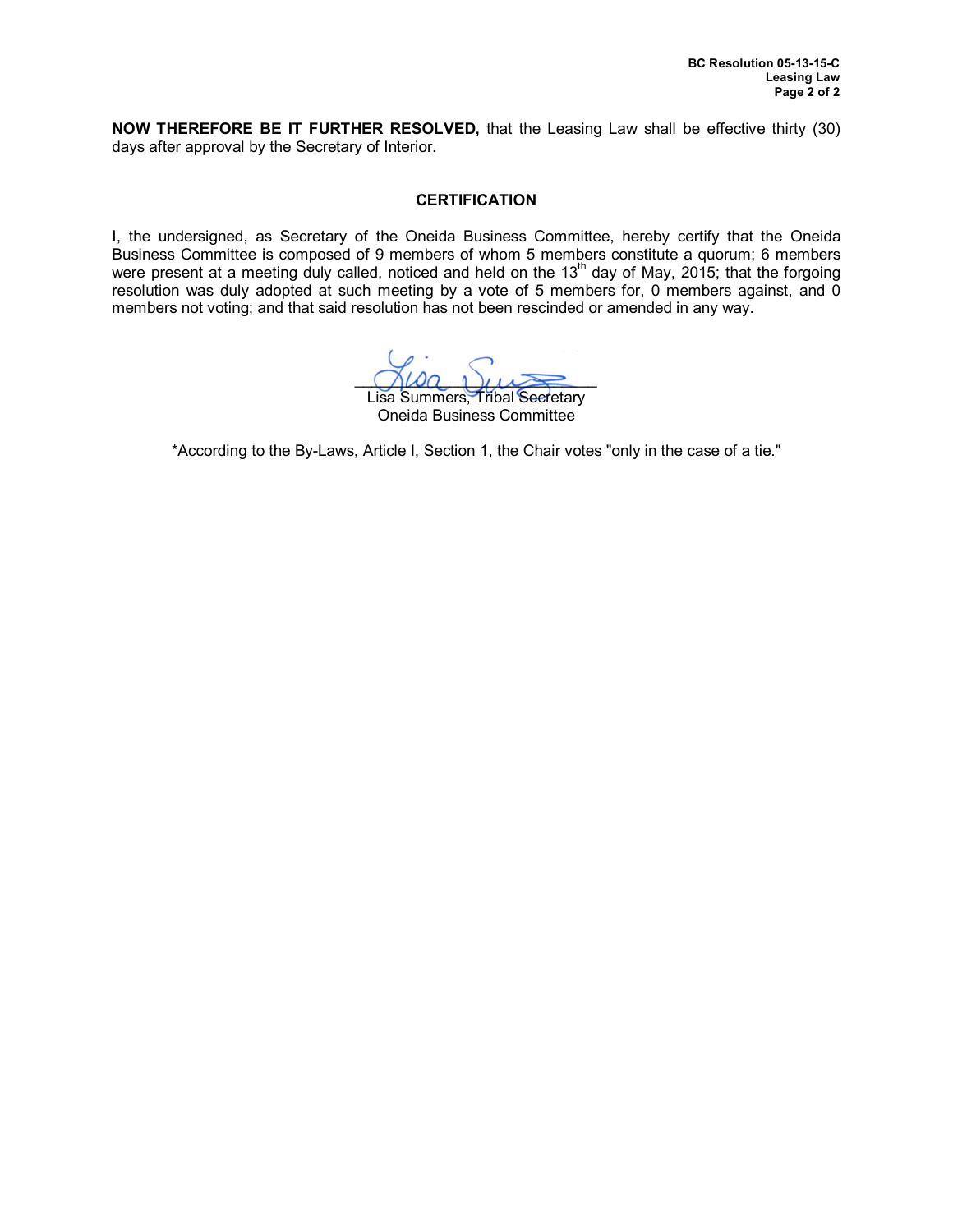## **Chapter 65 LEASING**

| 65.1. Purpose and Policy                    | 65.7. Agricultural Leases                |
|---------------------------------------------|------------------------------------------|
| 65.2. Adoption, Amendment, Repeal           | 65.8. Business Leases                    |
| 65.3. Definitions                           | 65.9. Environmental and Cultural Reviews |
| 65.4. General Provisions                    | 65.10. Lease Management                  |
| 65.5. Lease and Lease Document Requirements | 65.11. Enforcement                       |
| 65.6. Residential Leases                    | 65.12. Appeals                           |

## **65.1. Purpose and Policy**

65.1-1. *Purpose.* The purpose of this Law is to set out the Tribe's authority to issue, review, approve and enforce leases. In addition, the purpose of this Law is to meet the requirements of the Helping Expedite and Advance Responsible Tribal Home Ownership Act of 2012 (HEARTH Act) by establishing a process under which the Tribe will be able to approve leases on Tribal trust land without additional approval of the Secretary of the Interior.

65.1-2. *Policy.* It is the policy of the Tribe to set out the expectations and responsibilities of the lessors and lessees of Tribal land and to ensure the leasing of Tribal land results in minimal risk to the Tribe.

## **65.2. Adoption, Amendment, Repeal**

65.2-1. This Law was adopted by the Oneida Business Committee by resolution BC-05-13-15-C and shall take effect thirty (30) days after approval by the Secretary of the Interior.

65.2-2. This Law may be amended or repealed by the Oneida Business Committee pursuant to the procedures set out in the Legislative Procedures Act. Major, substantive changes to this Law shall not take effect until they have been approved by the Secretary of the Interior. Minor, technical amendments may take effect upon approval by the Oneida Business Committee.

65.2-3. Should a provision of this Law or the application thereof to any person or circumstances be held as invalid, such invalidity shall not affect other provisions of this Law which are considered to have legal force without the invalid portions.

65.2-4. In the event of a conflict between a provision of this Law and a provision of another Tribal law, the provisions of this Law shall control.

(a) To the extent that this Law conflicts with any applicable federal statutes or regulations, the federal statute or regulation shall control.

(b) To the extent that any lease to which this Law applies conflicts with this Law, this Law shall control.

65.2-5. This Law is adopted under authority of the Constitution of the Oneida Tribe of Indians of Wisconsin.

## **65.3. Definitions**

65.3-1. This section shall govern the definitions of words and phrases used within this Law. All words not defined herein shall be used in their ordinary and everyday sense.

(a) "Assignment" shall mean an agreement between a lessee and an assignee whereby the assignee acquires all or some of the lessee's rights and assumes all or some of the lessee's obligations under a lease.

(b) "Cultural Heritage Department" shall mean the Tribal entity responsible for conducting cultural reviews as required under this Law.

(c) "Cultural review" shall mean a review of the anticipated effects of a proposed lease or lease document on archaeological, cultural and/or historic resources.

(d) "Day" or "days" shall mean calendar days, unless otherwise specified.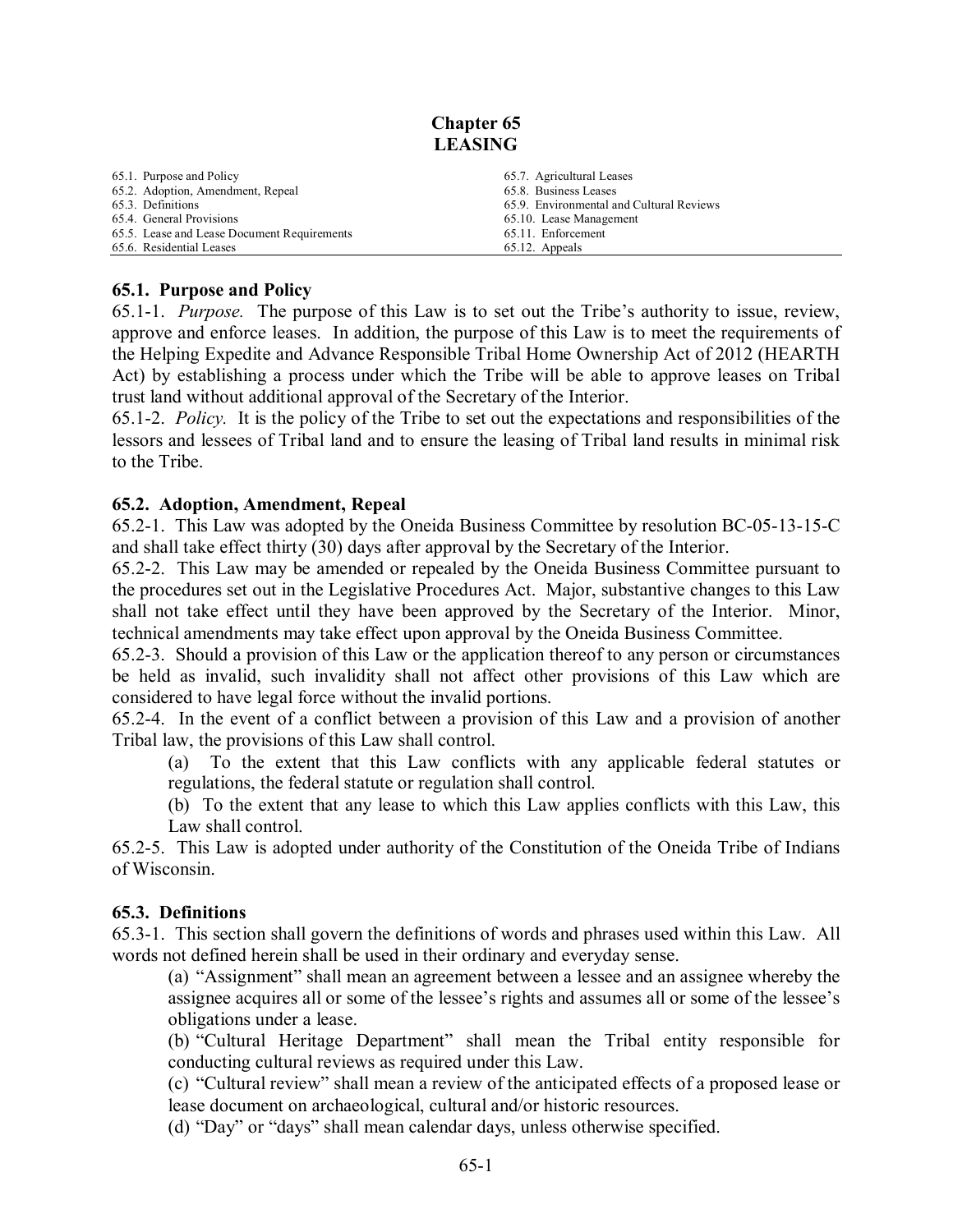(e) "Encumbrance" shall mean a claim or liability that is attached to property.

(f) "Environmental, Health and Safety Division" shall mean the Tribal entity responsible for conducting environmental reviews as required under this Law.

(g) "Environmental review" shall mean a review of the anticipated environmental effects of a proposed lease or lease document.

(h) "Improvements" shall mean buildings, other structures, and associated infrastructure attached to the leased premises.

(i) "Land Management" shall mean the Division of Land Management or other Tribal entity responsible for entering into leases of Tribal land.

(j) "Lease" shall mean a written contract between the Tribe and a lessee, whereby the lessee is granted a right to use or occupy Tribal land, for a specified purpose and duration.

(k) "Lease document" shall mean a lease amendment, lease assignment, sublease or encumbrance.

(l) "Leasehold mortgage" shall mean a mortgage, deed of trust, or other instrument that pledges a lessee's leasehold interest as security for a debt or other obligation owed by the lessee to a lender or other mortgagee.

(m)"Lessee" shall mean a person or entity who has acquired a legal right to use or occupy Tribal land by a lease under this Law, or one who has the right to use or occupy a property under a lease.

(n) "Lessor" shall mean the Tribe as the legal, beneficial and/or equitable owner of Tribal land subject to a lease, and any administrator or assign of the Tribe.

(o) "Performance bond" shall mean a bond given to ensure the timely performance of a lease.

(p) "Secretary" shall mean the Secretary of the Interior, U.S. Department of the Interior, or its authorized representative.

(q) "Sublease" shall mean a written agreement by which the lessee grants to a person or entity a right to use or occupy no greater than that held by the lessee under the lease.

(r) "Tribal" or "Tribe" shall mean the Oneida Tribe of Indians of Wisconsin.

(s) "Tribal land" shall mean Tribal trust land and any land owned by the Tribe held in fee status.

(t) "Tribal trust land" shall mean the surface estate of land or any interest therein held by the United States in trust for the Tribe; land held by the Tribe subject to federal restrictions against alienation or encumbrance; land reserved for federal purposes; and/or land held by the United States in trust for a Tribal corporation chartered under Section 17 of the Indian Reorganization Act, 25 U.S.C §§ 461-479, et. seq.

## **65.4. General Provisions**

65.4-1. *Applicable Land.* This Law applies to all Tribal land.

65.4-2. *Applicable Leases.*

(a) Except as excluded in (b) below, or as contrary to applicable federal statutes and regulations, this Law shall apply to all residential, agricultural and business leases executed by the Tribe and to all actions and decisions taken in connection with those leases. Provided that, nothing herein shall be construed to affect the terms and conditions of leases existing when this Law goes into effect or amendments, assignments, subleases or encumbrances made to those leases.

(b) This Law shall not apply to mineral leases or to any lease of individually owned Indian allotted land in accordance with 25 U.S.C. 415(h)(2).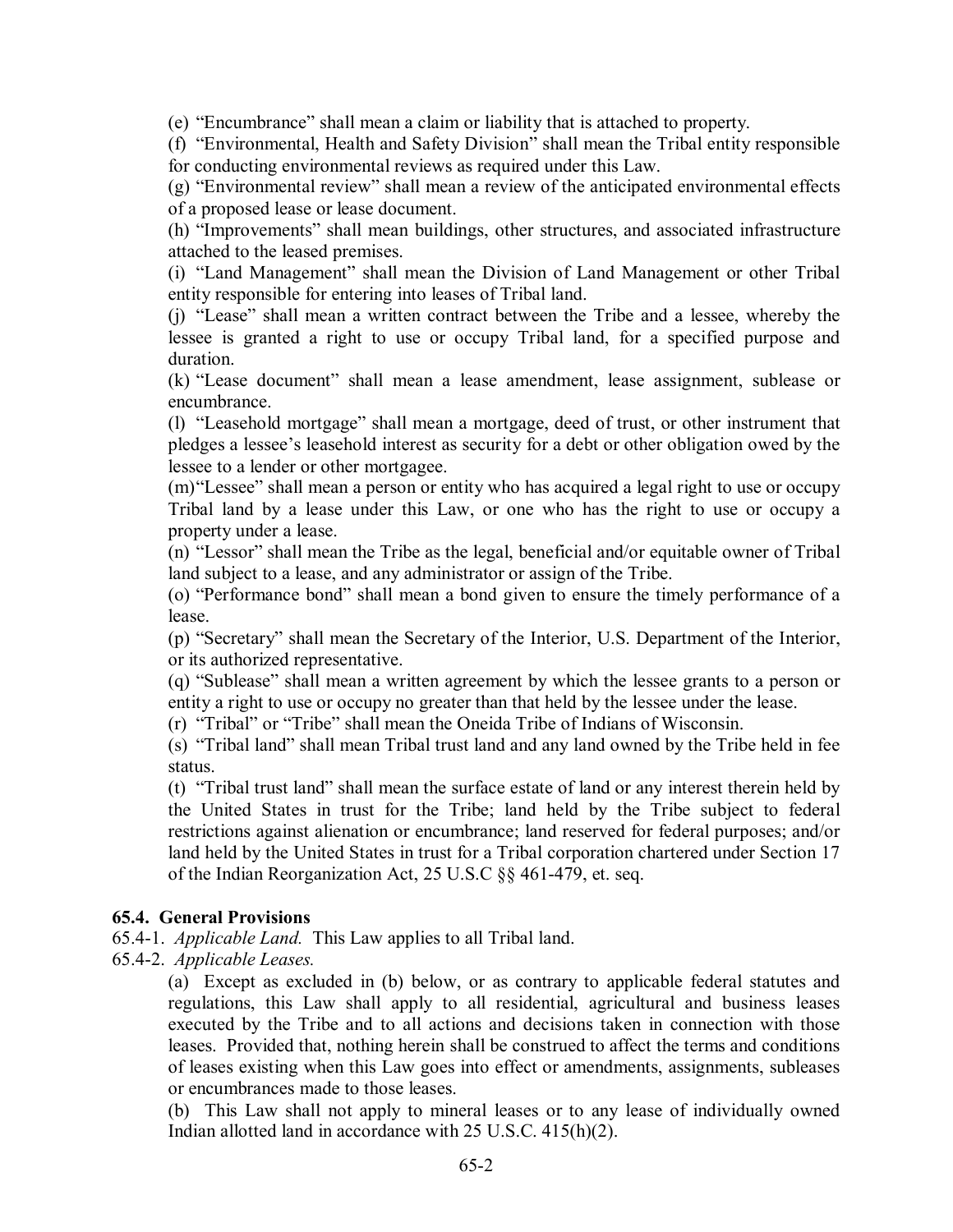65.4-3. *Applicable Law.* In addition to this Law, leases approved under this Law are subject to: (a) all Tribal law, except to the extent those Tribal laws are inconsistent with applicable federal law;

- (b) applicable federal laws; and
- (c) any specific federal statutory requirements that are not incorporated in this Law.

65.4-4 Pursuant to the authority of the Secretary to fulfill the trust obligation of the United States to the Tribe under federal law, the Secretary may, upon reasonable notice from the Tribe and at the discretion of the Secretary, enforce the provisions of, or cancel, any residential, agricultural or business lease on Tribal trust land executed by the Tribe. The United States shall not be liable for losses sustained by any party to a residential, agricultural or business lease executed pursuant to this Law.

65.4-5. All disputes over residential, agricultural and business leases shall be resolved under the laws of the Tribe and in accordance with federal law. Nothing in this Law shall be construed to waive the Tribe's sovereign immunity.

65.4-6. After the Secretary approves this Law, all leases of Tribal trust land approved and executed under this Law shall be effective without federal approval under 25 U.S.C. 415(h), unless the Secretary rescinds approval of this Law and reassumes responsibility for such approval.

## **65.5. Lease and Lease Document Requirements**

65.5-1. *Information and Application.* Land Management shall approve and execute all leases. Information on obtaining residential, agricultural or business leases or lease documents shall be available at Land Management. Parties interested in obtaining a residential, agricultural or business lease or lease document shall submit an application to Land Management.

(a) Land Management shall develop, and the Oneida Land Commission shall approve, the format and requirements set out in the lease and lease document applications for different types of leases, as well as additional procedures and processes to be followed when offering and awarding leases and lease documents.

65.5-2. *Terms and Conditions.* Leases shall be in writing and contain, at a minimum, the following:

(a) A description of the land or building being leased; business leases shall contain adequate site surveys and legal descriptions based on metes and bounds, rectangular, or lot and block systems;

- (b) The effective date and term of the lease;
- (c) The purpose of the lease and authorized uses of the leased premises;
- (d) The parties to the lease;

(e) How much rent is due, when it is due, who receives it, what form(s) of payment is acceptable, and whether any late payment charges or special fees apply and the rate of interest to be charged if the lessee fails to make payments in a timely manner;

(f) Whether there will be rental reviews or adjustments, how and when they will be done, when any adjustments will be effective and how disputes regarding adjustments will be resolved;

(g) Who will be responsible for any taxes applied to the property and/or improvements;

(h) Due diligence requirements that apply, if any;

(i) Performance bond and insurance requirements that apply, if any;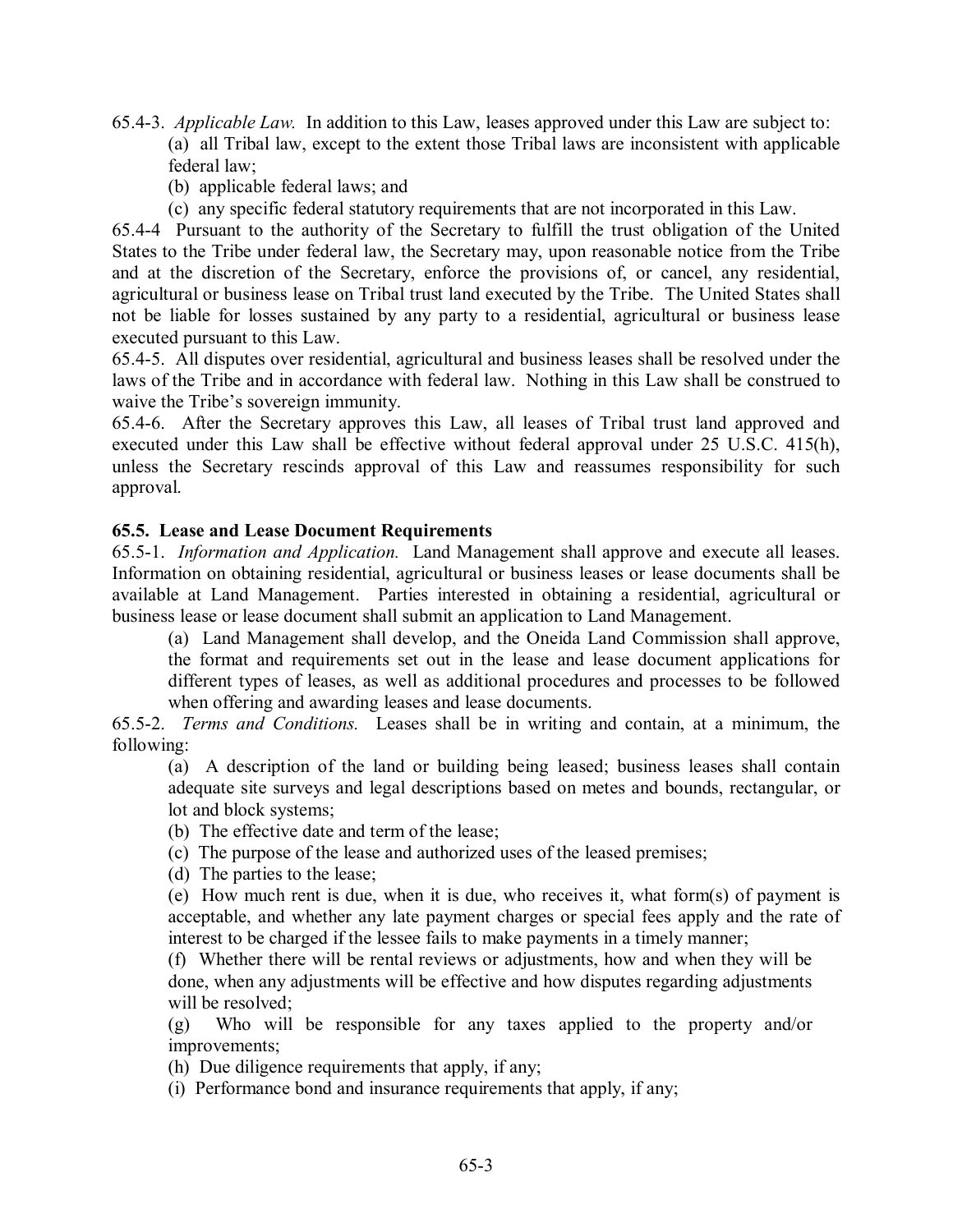(j) Land Management or the Secretary has the right, at any reasonable time during the term of the lease and upon reasonable notice, in accordance with federal regulations, to enter the leased premises for inspection and to ensure compliance with the lease;

(k) The lessee holds the United States and the Tribe harmless from any loss, liability or damages resulting from the lessee's use or occupation of the leased premises;

(l) The lessee indemnifies the United States and the Tribe against all liabilities or costs relating to the use, handling, treatment, removal, storage, transportation, or disposal of hazardous materials, or the release or discharge of any hazardous material from the leased premises that occurs during the lease term, regardless of fault, with the exception that the lessee is not required to indemnify the Tribe for liability or cost arising from the Tribe's negligence or willful misconduct; and

(m) Land Management or the Secretary may, at its discretion, treat as a lease violation any failure by the lessee to cooperate with a request to make appropriate records, reports or information available for inspection and duplication.

65.5-3. *Improvements.* A lease shall set out requirements related to improvements, including:

(a) whether improvements may be constructed;

(b) ownership of improvements;

(c) responsibility for constructing, operating, maintaining and managing improvements;

(d) removal of improvements;

(e) whether a lessee may develop equity in improvements and sell its interest in the lease based on the equity; and

(f) the lessor's right of first refusal to purchase the lessee's interest, if any.

65.5-4. *Obtaining a Lease Document.* Lease documents shall be by written consent of the lessor and the lessee, unless otherwise provided herein and shall contain the effective date of the lease document.

(a) The lease may authorize subleases only upon approval and execution from Land Management. This in no way relieves the parties from carrying out their duties under the lease.

(b) The lease may authorize encumbrances, including leasehold mortgages, on the leasehold interest for the purpose of financing to develop and improve the premises. Approval of the encumbrance by Land Management is required.

(c) The lease shall not authorize mortgages that encumber title to Tribal land.

65.5-5. *Payments.* For any lease requiring payments to be made to the lessor, the lessor shall provide the Secretary with such documentation of the lease payments as the Secretary may request to enable the Secretary to discharge the trust responsibility of the United States.

65.5-6. *Environmental and Cultural Reviews.* Land Management shall not approve a lease or lease document until an environmental review and a cultural review, as required under section 65.9, have been completed. Leases approved and executed in violation of this section shall be null and void.

65.5-7. *Documentation.* The following are required for a party to enter into a lease:

(a) a signed lease; and

(b) any reports, surveys and site assessments needed to comply with Tribal environmental, cultural resource and land use requirements.

## **65.6. Residential Leases**

65.6-1. In addition to the requirements that apply to all leases under section 65.5, the requirements of this section shall also apply to residential leases.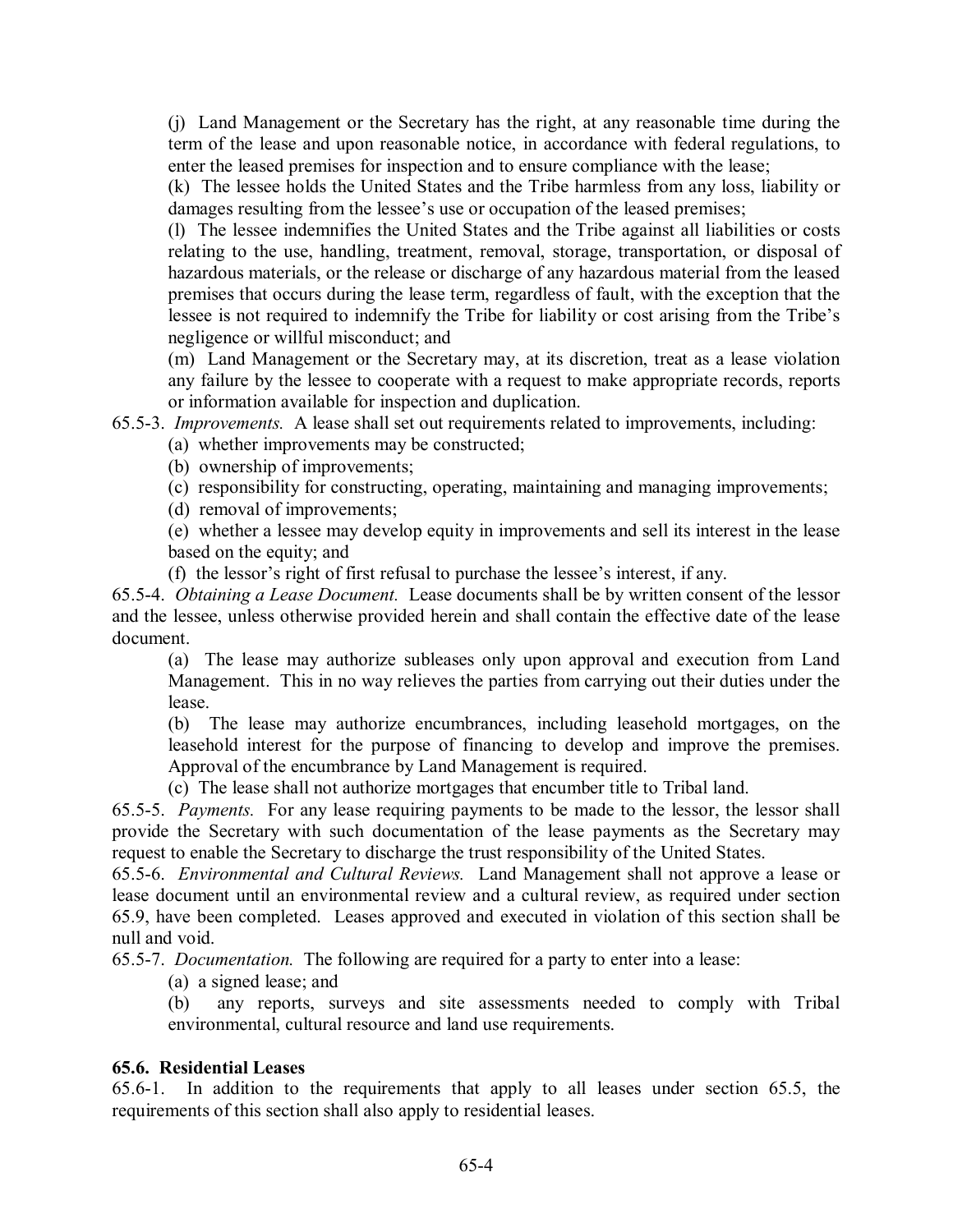65.6-2. A residential lease shall be entered into for the lease of land suited or used for the construction, improvement, and/or maintenance of a dwelling and related structures on the premises, and otherwise to use or occupy said premises for residential purposes.

65.6-3. *Duration.* Residential leases shall not exceed seventy-five (75) years.

## **65.7. Agricultural Leases**

65.7-1. In addition to the requirements that apply to all leases under section 65.5, the requirements of this section shall also apply to agricultural leases.

65.7-2. An agricultural lease shall be entered into for the lease of land suited or used for the production of crops, livestock or other agricultural products, or land suited or used for a business that supports the surrounding agricultural community.

65.7-3. *Duration and Renewal.* Agricultural leases shall not exceed twenty-five (25) years, except that any such lease may include an option to renew for up to two (2) additional terms, which may not exceed twenty-five  $(25)$  years each.

65.7-4. *Land Management.* Agricultural leases shall require the lessee to manage land in accordance with any agricultural resource management plan developed by the Tribe.

## **65.8. Business Leases**

65.8-1. In addition to the requirements that apply to all leases under section 65.5, the requirements of this section shall also apply to business leases.

65.8-2. A business lease shall be entered into for the lease of land suited or used for business purposes including retail, office, manufacturing, storage, or other business purposes; and public purposes, including religious, educational, recreational, cultural, or other public purposes.

65.8-3. *Duration and Renewal.* Business leases shall not exceed twenty-five (25) years, except that any such lease may include an option to renew for up to two (2) additional terms, which may not exceed twenty-five (25) years each.

65.8-4. *Supporting Documents.* All applicants for business site leases shall submit the following documents to Land Management:

- (a) financial statement;
- (b) site survey and legal description, if applicable;

(c) other documents as may be required by any business site leasing management plan developed by the Tribe.

65.8-5. *Appraisal, Local Studies.*

(a) The fair annual lease value shall be determined by an appraisal or equivalent procedure performed by Land Management utilizing the following data: improvement cost, replacement cost, earning capacity, and sales and lease data of comparable sites. An appraisal log reporting the methods of appraisal and value of the Tribal land shall be attached to every business site lease.

(b) Alternatively, the fair annual lease value shall be determined by an appraisal performed by a licensed appraiser utilizing the Uniform Standards of Professional Appraisal Practice or another commonly accepted method of appraisal. An appraisal log describing the method of appraisal and value of the Tribal land shall be attached to every business site lease.

65.8-6. *Fair Annual Lease Value.*

(a) No lease shall be approved for less than the present fair annual lease value as set forth in the appraisal, except as follows:

(1) The lessee is in the development period;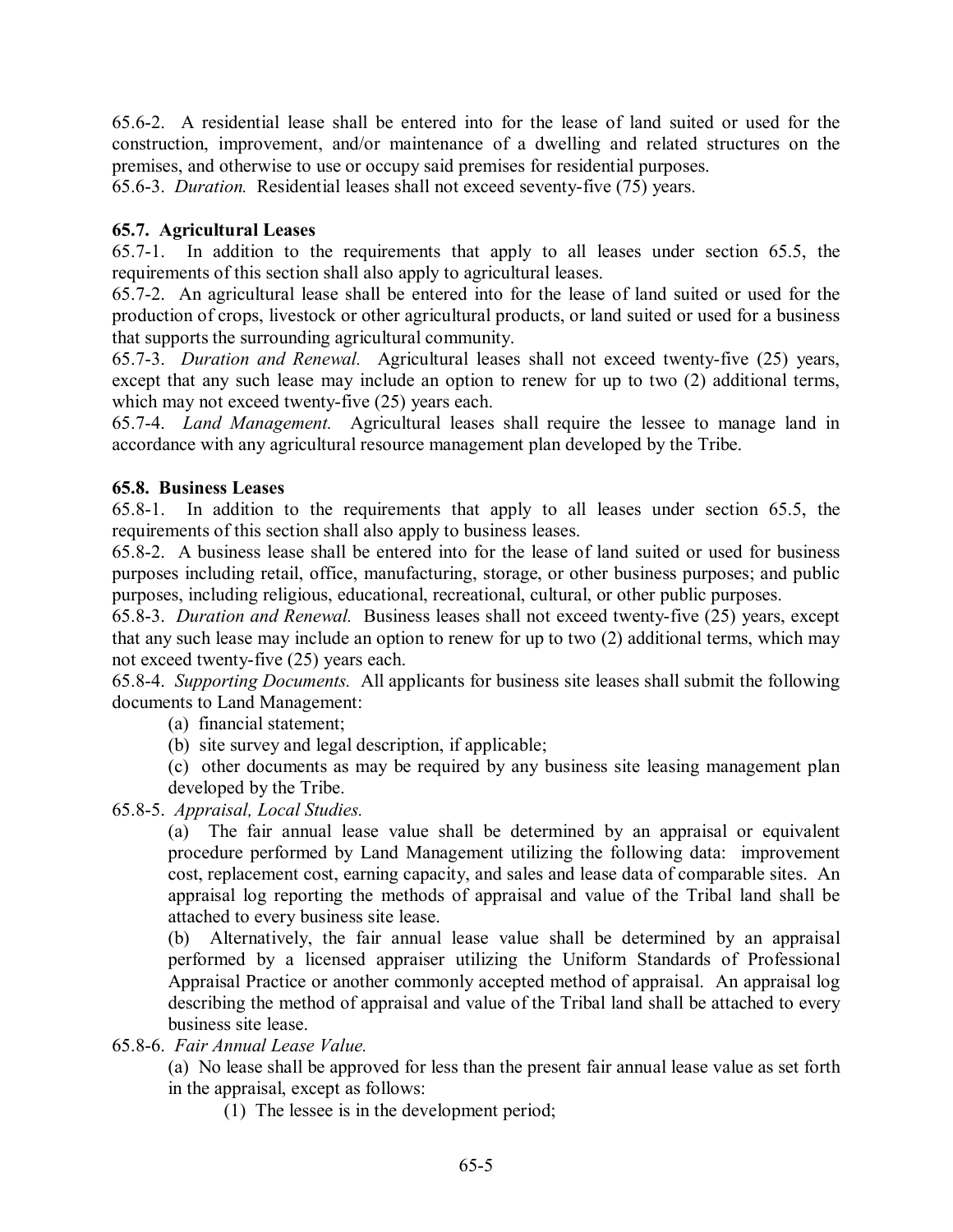(2) Land Management is providing an incentive for businesses to locate on Tribal land, and must provide lease concessions, lease improvement credits, and lease abatements to attract such business; or

(3) Land Management determines such action is in the best interest of the Tribe.

(b) A lease may:

(1) Be structured at a flat lease rate; and/or

(2) Be structured at a flat lease rate plus a percentage of gross receipts, if the lessee is a business located in a shopping center, or the lessee generates over one million dollars (\$1,000,000.00) annually in gross receipts; and/or

(3) Be structured based on a percentage of gross receipts, or based on a market indicator; and/or

(4) Be structured to allow for lease rate adjustments. The lease shall specify how adjustments will be made, who will make such adjustments, when adjustments will go into effect, and how disputes shall be resolved; and/or

(5) Be amended to allow for lease rate adjustments; and/or

(6) Provide for periodic review. Such review shall give consideration to the economic conditions, exclusive of improvement or development required by the contract or the contribution value of such improvements.

(c) Land Management shall keep written records of the basis used in determining the fair annual lease value, as well as the basis for adjustments. These records shall be presented to the lessee and included in any lease file.

65.8-7. *Performance Bond.* If a performance bond is required under a business lease, a performance bond shall be obtained by the lessee in an amount that reasonably assures performance on the lease. Such bond shall be for the purpose of guaranteeing the following:

- (a) The annual lease payment;
- (b) The estimated development cost of improvements; and
- (c) Any additional amount necessary to ensure compliance with the lease.

## **65.9. Environmental and Cultural Reviews**

65.9-1. *Applicability.* Land Management shall not consider approving a lease or lease document until an environmental review and a cultural review have been completed.

65.9-2. *Environmental Reviews.* An environmental review shall be conducted by or at the request of the Environmental, Health and Safety Division on all proposed leases and lease documents. The environmental review shall be conducted in accordance with the process established under the National Environmental Policy Act (NEPA), 42 U.S.C. 4321 et seq, to evaluate environmental effects of federal undertakings.

65.9-3. *Cultural Reviews.* A cultural review shall be conducted by or at the request of the Cultural Heritage Department on all proposed leases and lease documents. The cultural review shall be conducted in accordance with the permit review requirements for undertakings established in the Protection and Management of Archeological & Historical Resources law.

65.9-4. *Environmental and Cultural Review Completion.* The Environmental, Health and Safety Division shall forward a completed environmental review and the cultural review to Land Management for consideration in the approval or denial of a lease or lease document.

(a) Before approving a lease or lease document, Land Management may require any reasonable actions, as recommended within the environmental review or cultural review, be completed.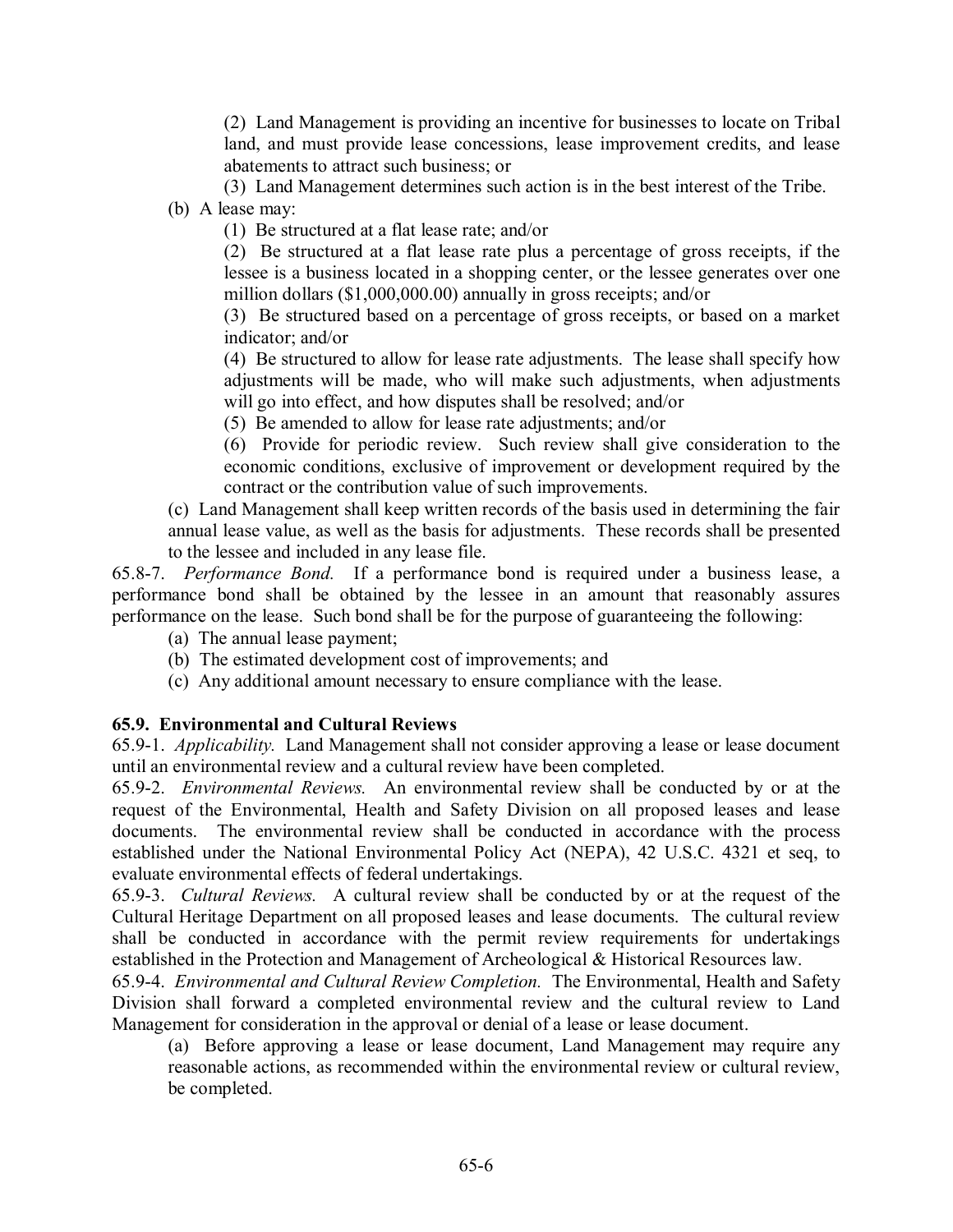(b) The Environmental, Health and Safety Division shall prepare an updated environmental review and the Cultural Heritage Department shall prepare an updated cultural review upon completion of any reasonable actions.

## **65.10. Lease Management**

65.10-1. *Management Plan.* Land Management shall:

(a) manage existing leases as well as those executed pursuant to this Law; and

(b) institute a leasing management plan that employs sound real estate management practices, and addresses accounting, collections, monitoring, enforcement, relief, and remedies.

65.10-2. *Accounting.* Land Management shall implement an accounting system that generates invoices, accounts for payments, and dates of when rate adjustments should be made. Nothing in this section shall be construed to absolve the lessee of its duties under a lease.

65.10-3. *Recording Leases and Lease Documents.* Land Management shall provide all leases and lease documents of Tribal trust land, except residential subleases and encumbrances, to the Bureau of Indian Affairs for recording in the Land Titles and Records Office. All leases and lease documents of Tribal land shall also be recorded in the Tribe's Register of Deeds. Land Management shall also distribute a copy of the recorded lease documents to the lessee.

65.10-4. *Ownership of Records.* Records of activities taken pursuant to this Law with respect to Tribal trust land are the property of the United States and the Tribe. Records compiled, developed or received by the lessor in the course of business with the Secretary are the property of the Tribe.

65.10-5. *Administrative Fees.* Land Management may charge administrative fees for costs associated with issuing a lease or lease document, or conducting any other administrative transaction.

# **65.11. Enforcement**

65.11-1. Land Management shall have all powers necessary and proper to enforce this Law and the lease terms. This includes the power to enter the premises, assess penalties, assess late payments and cancel leases. Land Management may request the Oneida Law Office assist in enforcement of this Law and leases.

65.11-2. *Harmful or Threatening Activities.* If a lessee or other party causes or threatens to cause immediate and significant harm to the premises, or undertakes criminal activity thereon, Land Management or another interested party may take appropriate emergency action, which includes cancelling the lease and/or securing judicial relief.

65.11-3. *Holdovers and Trespass.* If a lessee remains in possession of a property after the expiration or cancellation of a lease, or a person occupies a property without Land Management's approval, Land Management shall take action to recover possession of the property; and/or pursue additional remedies, such as damages, if applicable.

65.11-4. *Defaults.* If Land Management determines a lessee is in default, Land Management shall take action to have the lessee cure the default or, if the default is not cured, cancel the lease.

65.11-5. *Penalties.* Unless the lease provides otherwise, interest charges and late payment penalties shall apply in the absence of any specific notice to the lessee from Land Management, and the failure to pay such amounts shall be treated as a breach of the lease.

# **65.12. Appeals**

65.12-1. The lessee or an interested party may appeal a determination of Land Management in accordance with the Judiciary law and any applicable rules of procedure.